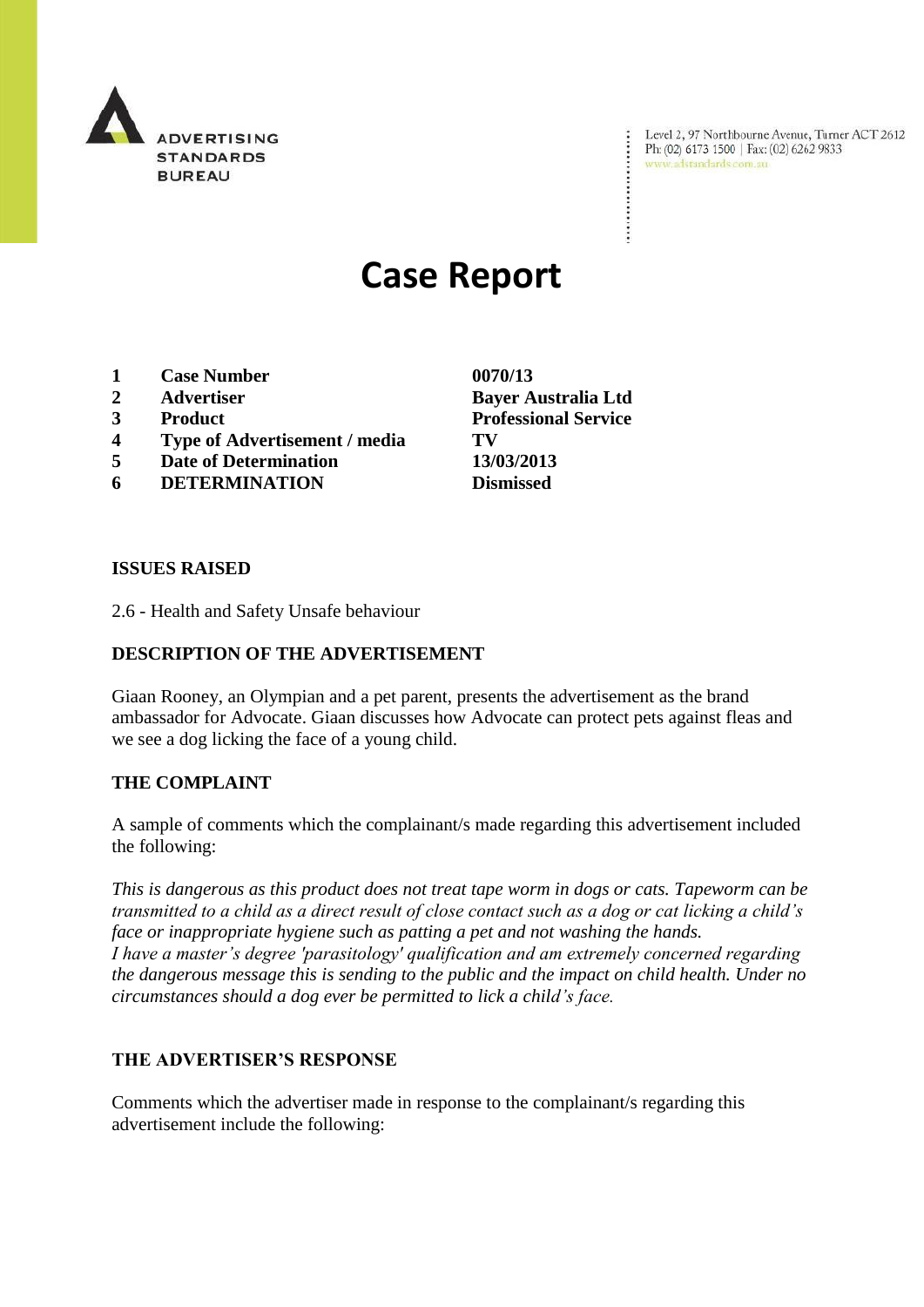*Background*

*We note that the complaint(s) was initiated and submitted online to the Advertising Standards Bureau.*

*Your letter states that in addition to considering the specific issues raised by the complainant, the Advertising Standards Board will review the advertisement against section 2 of the Advertiser Code of Ethics (Code). In this regard, you have asked us to consider whether any issues within the advertisement fall within section 2 of the (Code).*

*In our view, the only section of the Code which is potentially relevant to the complaint is section 2.6, which provides that Advertising or Marketing Communications shall not depict material contrary to Prevailing Community Standards on health and safety.*

*For the purposes of our response, we note that the Code for Advertising & Marketing Communications to Children does not apply because the advertisement, having regard to the theme, visuals and language use, is not directed primarily to children. Similarly, the AANA Food and Beverages Marketing and Communications Code does not apply because the advertisement does not relate to a food or beverage.*

*Bayer's response to the complaint*

*The following issues were raised by the complainant:*

*"[The advertisement] is dangerous as this product does not treat tape worm in dogs or cats. Tapeworm can be transmitted to a child as a direct result of close contact such as a dog or cat licking a child's face or inappropriate hygiene such as patting a pet and not washing the hands".*

*Bayer does not agree that the issues raised by the complainant are justified. This view is based on scientific advice which Bayer has received from one of its senior veterinarians, who is also a Member of the Australian College of Veterinary Scientists (Pharmacology) and a member of the Australian Society for Parasitology.*

*Specifically, the advice Bayer has received is that the claim made by the complainant that tapeworm can be transmitted to a child as a direct result of close contact such as a dog or cat licking a child's face is not correct. The reasons for this are set out below.*

*Essentially, there are 3 broad tapeworm groups of interest to companion animals and all require an intermediate host to complete the life cycle. This means, more specifically, that direct transmission of a tapeworm infection from a pet to a human does not occur. The three broad tapeworm groups are:*

*a. the Flea Tapeworm (D.caninum): this is the most common tapeworm of dogs and cats in Australia. Infection is caused when the infective intermediate host (which is the flea) is swallowed. This is usually the result of grooming by the pet. Advocate provides optimum flea control by eliminating adult fleas on the animal and larval fleas in the environment. In simple terms, if there are no fleas, there can be no flea tapeworm. It is highly improbable that an infected flea, if present, would be on the mouthparts of the pet and transferred to a human by licking.*

*b. the Taeniad Family Tapeworms: infection from this tapeworm is caused when the intermediate host (a bird, rodent, small mammal, lizard, skink, frog, etc) is swallowed as prey by a hunting animal. Again, direct transmission from a dog to a human does not occur. c. the Hydatid Tapeworm: this is a potentially serious condition in humans where tapeworm eggs may be transmitted from the coat of a dog to a human. The result is not a tapeworm infection but a disease condition where a part of the tapeworm lifecycle develops in the form of cysts in internal organs. However, this condition is rare and has been removed from the notifiable diseases list within the National Notifiable Diseases Surveillance System (NNDSS) run by the Federal Government's Department of Health and Ageing. Most Hydatid tapeworm infection in dogs is seen in rural areas, in working dogs that have access to raw sheep offal or dead wildlife.*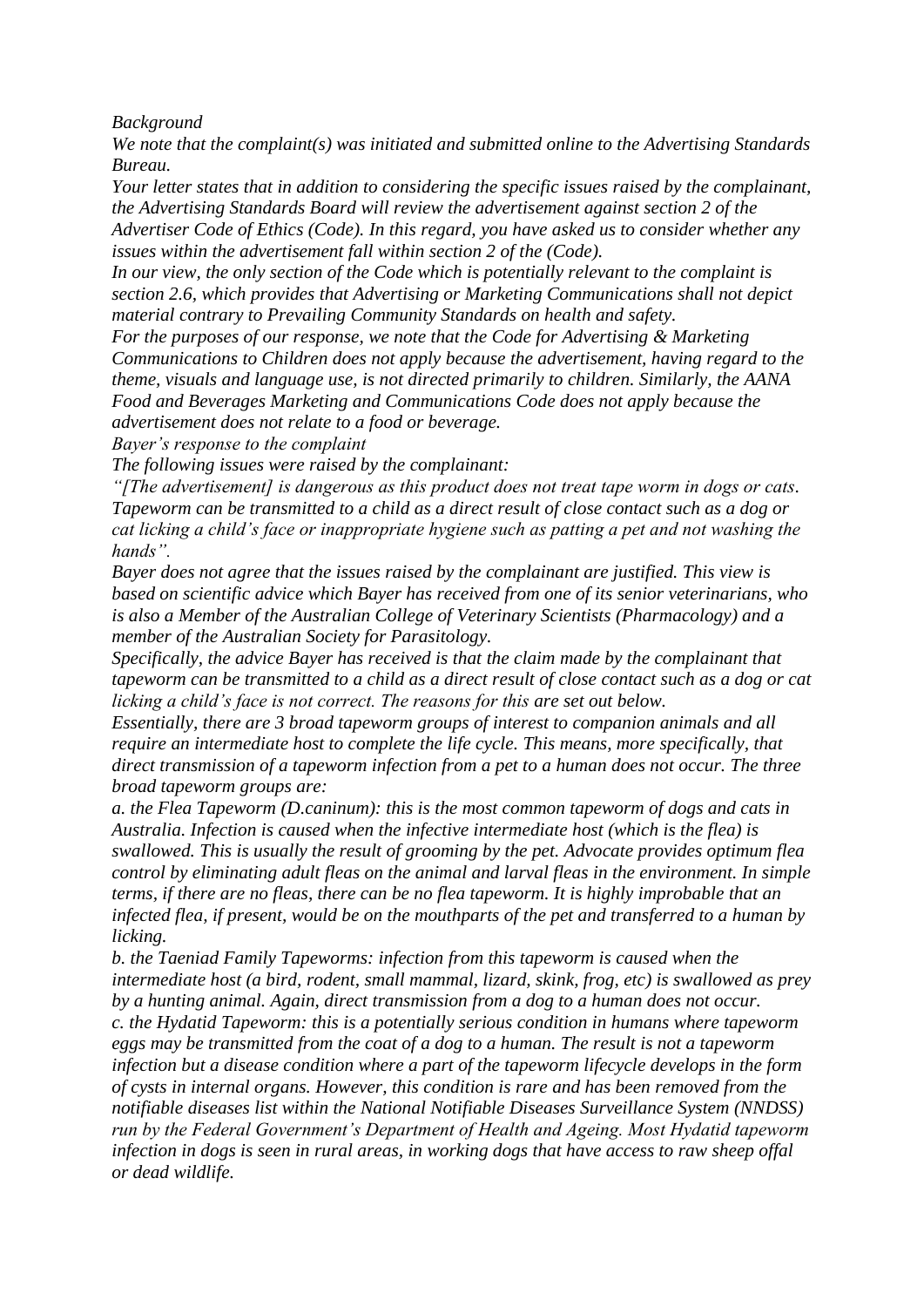*Based on the above, there is no sound basis for the complainant's assertion that "[the advertisement] is dangerous" and that "[t]apeworm can be transmitted to a child as a direct result of close contact such as a dog or cat licking a child's face". The weight of scientific evidence establishes that direct transmission of the parasite from dogs to humans does not occur. Accordingly, in our view, the advertisement does not breach section 2.6 of the Code, or any other section of the Code.*

*It is also important to note that the situation presented in the TV commercial is an urban, domestic setting which depicts the real-life situation of children interacting with pets. The animal is healthy, domesticated and well cared for, and poses no potential risk for the transmission of tapeworm infection. In this regard, the scenario depicted in the advertisement is entirely consistent with prevailing community standards.*

*We trust that the concerns of the Advertising Standards Bureau have been sufficiently addressed, but should you require any further information, please do not hesitate to contact us.*

*Otherwise, we look forward to your favourable response.*

## **THE DETERMINATION**

The Advertising Standards Board ("Board") considered whether this advertisement breaches Section 2 of the Advertiser Code of Ethics (the "Code").

The Board noted the complainant's concerns that the advertisement features a dog licking a child's face and that this is contrary to health and safety surrounding disease.

The Board viewed the advertisement and noted the advertiser's response.

The Board considered Section 2.6 of the Code. Section 2.6 of the Code states: "Advertising or Marketing Communications shall not depict material contrary to Prevailing Community Standards on health and safety".

The Board noted the advertisement is for a flea prevention product for animals and depicts a dog licking a girl's face. The Board noted that the girl is with her parents and considered that whilst many parents might not condone animals coming in to such close contact with their children, the action of a dog licking a child's face is common within dog-owning households. The Board considered that most members of the community would agree that the practice of a dog licking a child's face, whilst not to be encouraged, is not of itself a breach of community standards on health and safety.

The Board noted the complainant's concerns that the product advertised does not treat tape worm and dogs can pass on tape worm to a child by licking his or her face. The Board noted the Advertiser's response that it is highly improbable that worms can be passed on in this manner. The Board considered that the overall message of the advertisement is to bring parents' attention to the issue of fleas and worms in their pets and to encourage the use of a product which will minimise their pets' chances of having problems with fleas or worms.